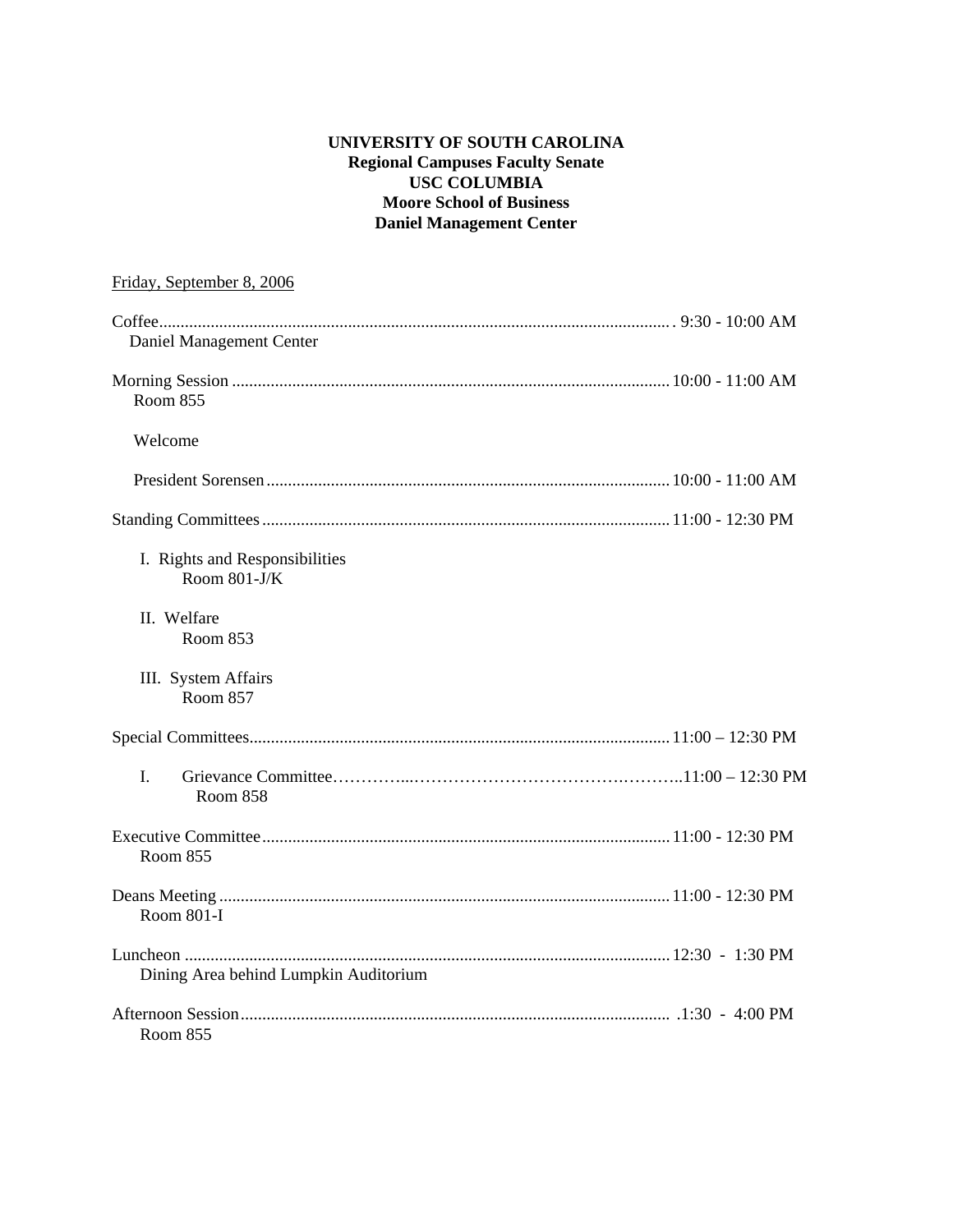### **AGENDA**

- I. Call To Order
- II. Correction/Approval of Minutes: April 7, 2006 USC Lancaster, Lancaster, SC
- III. Reports from University Officers
	- A. Dr. Chris P. Plyler, Vice Provost and Executive Dean
	- B. Dr. Carolyn A. West, Associate Vice Provost
	- C. Regional Campus Deans
	- D. Assistant Vice Provost for Continuing Education Credit Programs
- IV. Reports from Standing Committees
	- A. Rights and Responsibilities Professor Steve Bishoff
	- B. Welfare Professor Walt Collins
	- C. System Affairs Professor Mary Hjelm
- V. Executive Committee Professor Teresa Smith
- VI. Reports from Special Committees
	- A. Committee on Libraries Professor Bruce Nims
	- B. Committee on Curricula and Courses Professor Robert Castleberry
	- C. Committee on Faculty Welfare Professor Darris Hassell
	- D. Faculty-Board of Trustees Liaison Committee Professor Kate Fritz
	- E. Research and Productive Scholarship Committee Professor Steve Bishoff
	- F. Regional Campuses Research and Productive Scholarship Committee Professor Lisa Rashley
	- G. Regional Campuses Academic Advisory Council Professor Kate Fritz
	- H. Other Committees
		- 1. Conflict of Interest Committee Professor Noni Bohonak
- VII. Unfinished Business
- VIII. New Business
- IX. Announcements
- X. Adjournment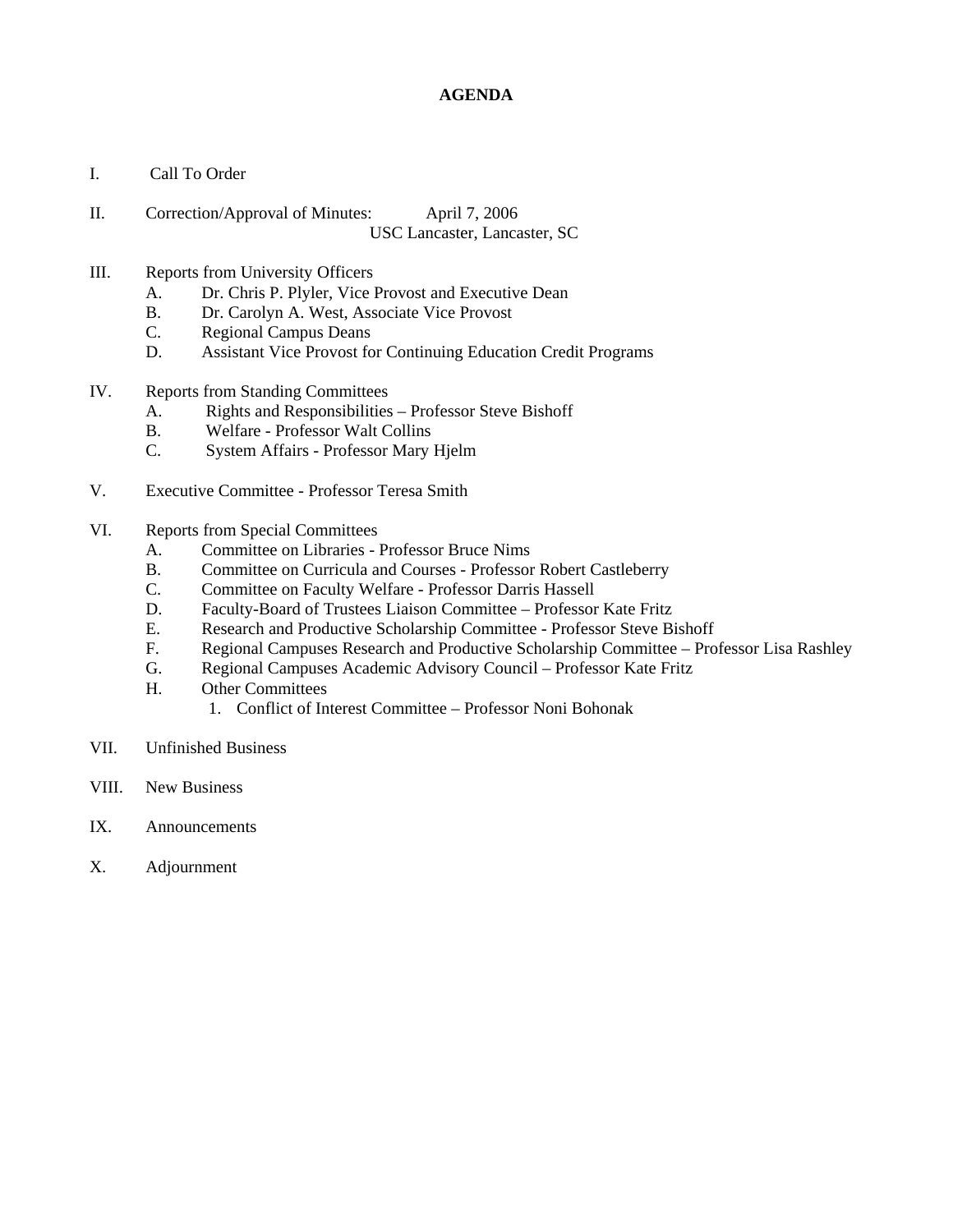

**R E G I O N A L C A M P U S E S F A C U L T Y S E N A T E** 

# **Meeting of Friday, September 8, 2006 USC Columbia, Moore School of Business**

## *Morning Session*

**I.** The Senate Chair, Kate Fritz, called the meeting to order at 10:08 a.m. Professor Fritz welcomed President Sorensen and thanked him for his support of the Regional Campuses and for taking time to speak to the Senate.

**II.** President Sorensen reported to the Senate. He said that he was given questions from Vice Provost Chris Plyler and would read and answer each.

1. What impact will the physical and programmatic activities of the Innovista have on the regional campuses?

He said that there are three ways that the regional Campuses are involved:

 1. Trying to attract scientists working on future fuels and biomedical research projects from any campus

 For example, with hydrogen manufacturing and fuel research, a private company can take the intellectual property and transfer it to commercial products.

2. Looking for companies to locate in the research park

 3. He will work with us to get companies to locate in our development parks, i.e. Sumter development. Regional areas could offer manufacturing for products developed downtown.

He encouraged faculty to get involved in any aspect of these developments, whether it be cerebral or manufacturing. There were no questions, so he moved on to the second question.

2. What are your 2006-'07 expectations of faculty on the regional campuses in balancing teaching and scholarship?

He said that he wants us to decide what is to be expected for teaching and research. The Provost has suggested that we find comparable universities, i.e. the Penn State system, and analyze what they expect for teaching, research, tenure, salaries and tell him and the Provost what our expectations are for ourselves. He wants us to tell him what the criteria are by which we should be evaluated and what to pay for them. Therefore, if salaries increase, it seems to him that scholarship should be increased. Our Deans are responsible for the budgets on our campuses; therefore the Deans decide how to spend the money. He has never turned down what they have proposed; but presumably there should be some correlation between pay and expectations. On average, all faculty are underpaid. Increasing salaries is his number one priority every year. He asked if there was a group working on the expectations. Associate Vice Provost Carolyn West responded that there was and that a report would be coming out.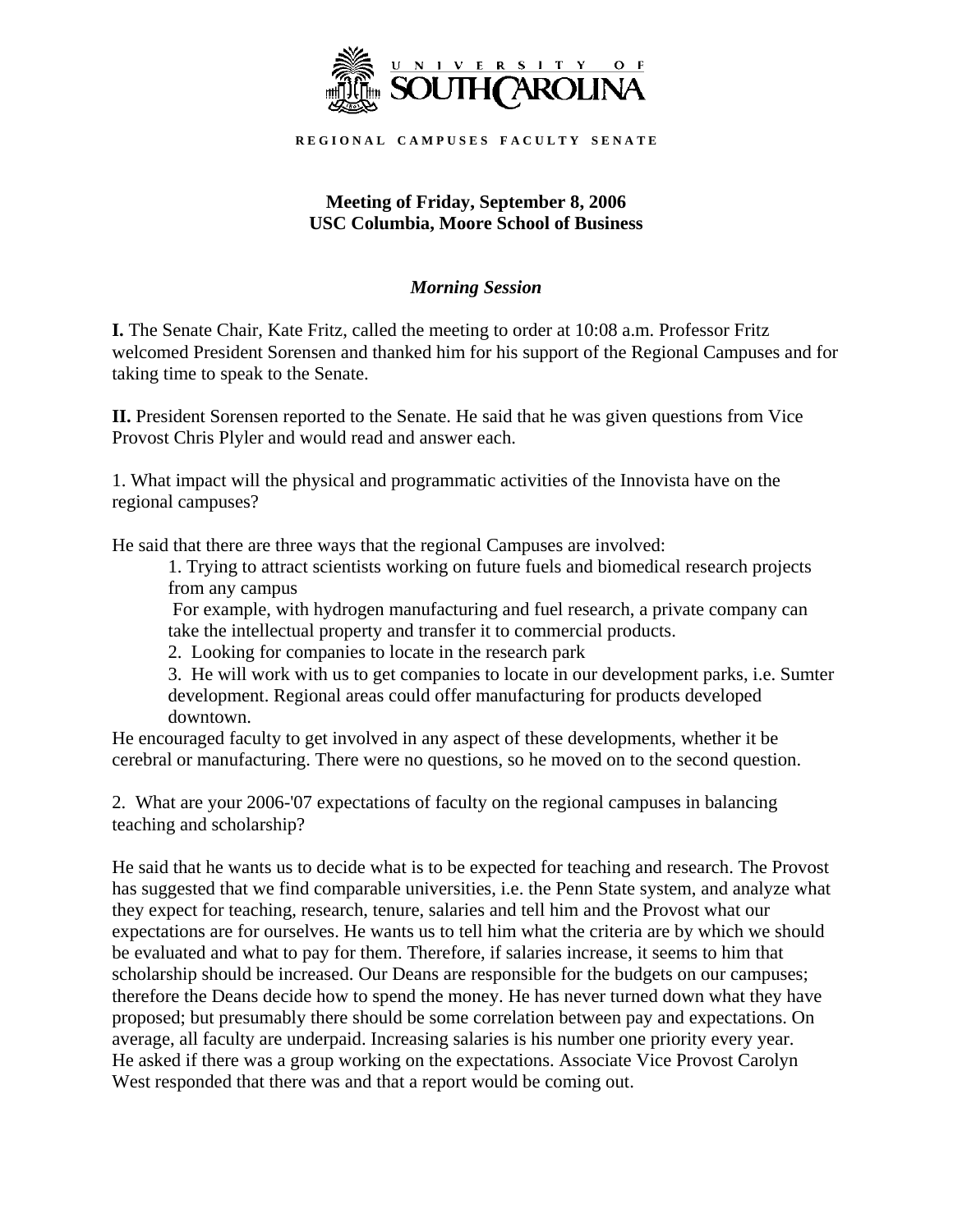• Professor Bishoff asked how the external review started and why.

The President responded that he read a file, not from the regional campuses, where Art and Music professors were talking about a Biology professor. He wants the regional campuses to see what peer institutions do with external review. He relies on judgment of people in the field.

• Professor Refinetti asked how the criteria will tie to money once they are presented and accepted.

The President responded that he would talk to the Deans about increasing the salaries if expectations are increased. He'll work to help them do that since we can't depend on the legislature.

3. Now that you have visited every regional campus, is there any aspect of campus or community you would like to learn more about in anticipated trips this year?

The President responded with three areas of interest:

 1) Public schools – what's going on with math, engineering, physical sciences and the under representation of women and minorities. There is a need to start working with them earlier.

 2) Local industry – what are the campuses doing with them? can we attract them? 3) Not for profit – churches, charities – do we have internships with them? on-site educational programs? degree programs?

4. With increasing expectations of regional campuses' faculty, why does the large disparity continue to grow between salaries of our faculty and Columbia faculty? What impact might you have in improving salaries of faculty on the regional campuses?

The President responded that the Regional Campus Deans got parity money at one time. He needs to get the legislature to make it recurring; therefore, recurring parity funding is one way. Also, the Deans hired eleven faculty at market. Salary compression is a fact of life, as are higher salaries in disciplines where demand is great. He also said that he accepts that regional campus faculty are underpaid.

5. Please address anticipated legislative issues which may impact our campuses in the next session. Is there any hint of the Governor's intentions concerning closure of campuses?

The President responded with the following issues:

- 1) Bond money will be coming
- 2) CHE Sumter scored a victory with funding for a new building
- 3) He will ask the legislature for salary increases
- 4) the Governor has probably given up on closing campuses

6. Where is the University in operationalizing the technology plan, and how will it impact the regional campuses?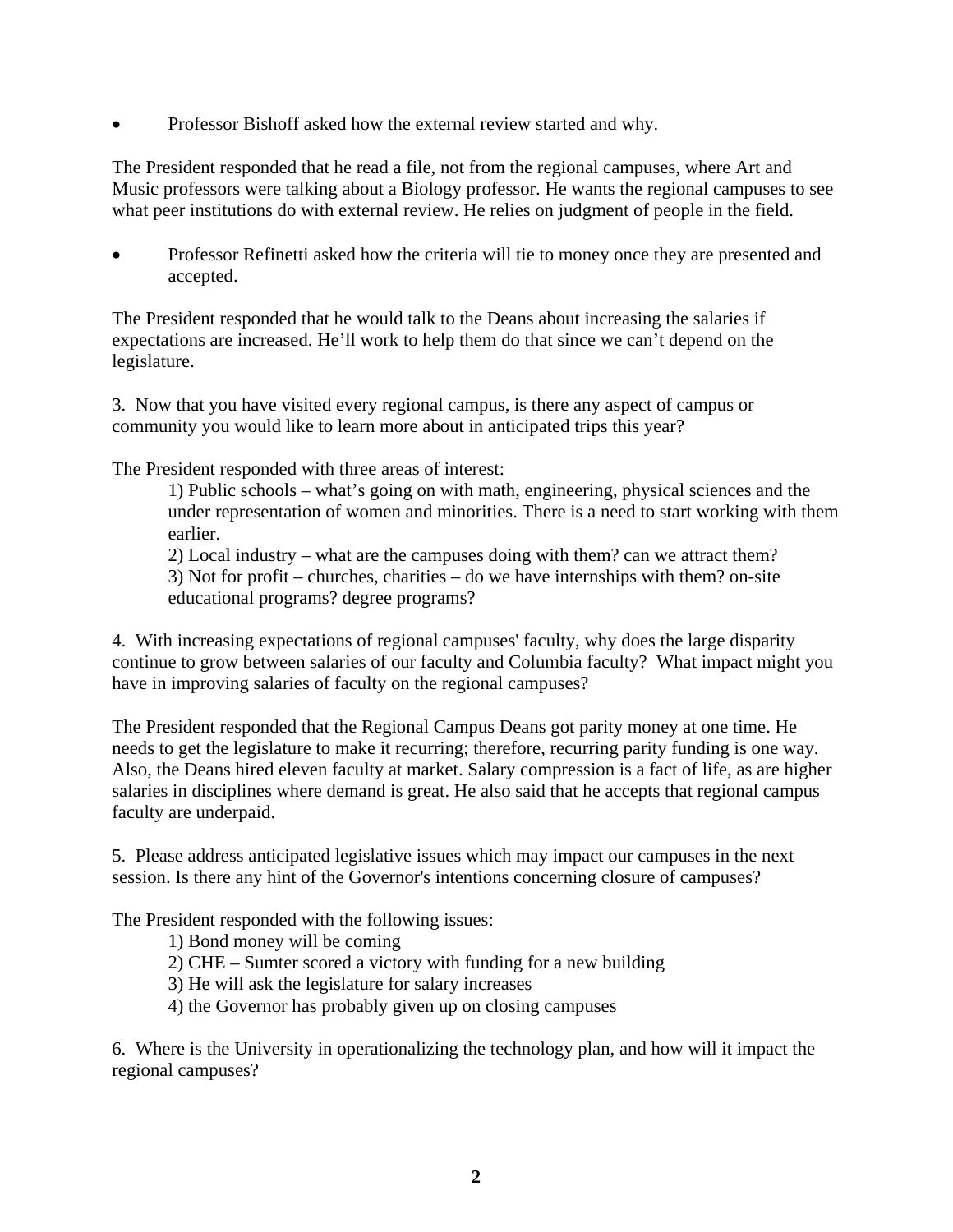The President responded that Vice Provost Plyler will report on this. He also discussed the development of the Southern University Research Association network, now known as Internet3. He would like to be able to connect the university spurs across the state. Negotiations are underway, and if successful, the university will be connected nationally and bandwidth will increase.

The President then asked if there were any questions from the floor. There were none, so he thanked everyone for all that we do.

**III.** Professor Fritz gave the room assignments for committee meetings and asked new senators to pick up a copy of the RCFS handbook.

# *Afternoon Session*

## **I. Call to Order**

The senate was reconvened at 1:15 p.m.

## **II. Correction/Approval of Minutes**

The minutes of the April 7, 2006 meeting were approved by voice vote.

## **III. Reports from University Officers**

## *A. Vice Provost and Executive Dean, Chris Plyler*

Welcome back to this first session of the Senate for the 2006-'07 academic year, and I especially welcome the new senate representatives to whom we will be introduced throughout the reports of the Deans of the University.

It has been a busy spring and summer, and I will report on the highlights of our efforts.

Legislative/Budget: The General Assembly was good to the campuses last session with markedly better appropriations and one-time parity adjustments that we all hope will become reoccurring.

Our Salkehatchie and Union Campuses not only continue to be with us but early indications show growth in enrollment. We do not anticipate that these campuses will continue to be targeted for closure by the Governor but, at the same time, we must continue to maintain the trust and support of the respective service areas.

After much discussion with the CHE staff, we have formally submitted the proposal summary for the Bachelor of Liberal Studies degree, which will be considered next month. If all goes well (and we expect that it will) full approval should occur in March. Evaluations for Palmetto Program courses offered to date have been very positive.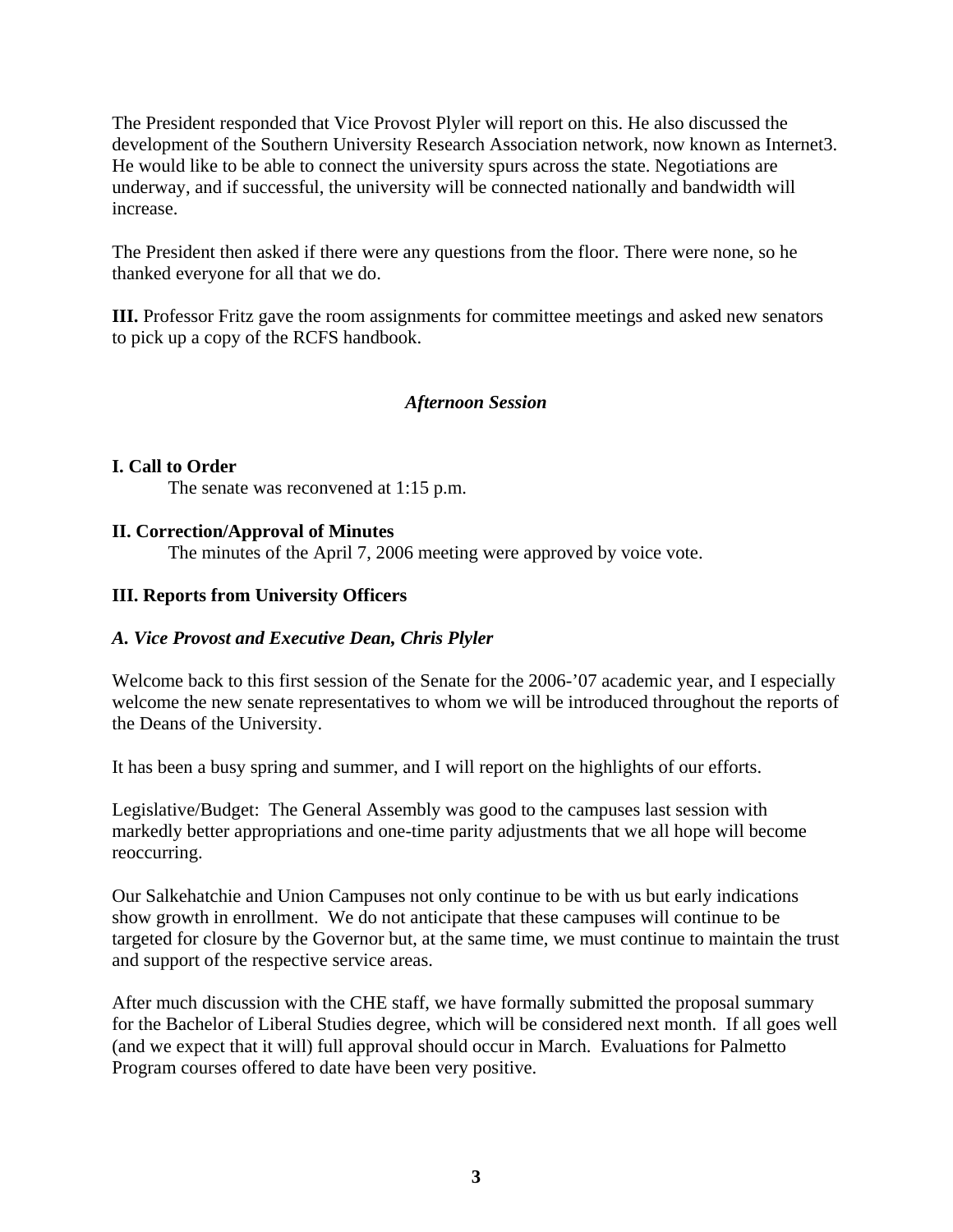This initial meeting affords me the opportunity to remind you that the Regional Campuses Faculty Senate was created by the USC Board of Trustees to work and act on behalf of the Regional Campuses faculties, subject to review by the Vice Provost for Regional Campuses and Continuing Education, the President and the Board of Trustees. The Senate is authorized to establish minimum educational standards and, together with the Regional Campuses Faculties, to formulate policies concerning conduct of faculty. These policies are to be generally consistent with the educational policies and standards of the entire University.

Last year this body acquiesced with the Provost and President that the criteria for tenure and promotion would be strengthened by adding an external review component (with emphasis on scholarship) into the process. Regardless of type, scholarly activities must have some degree of originality and be subject to some degree of external review. This practice was emphasized in the 2005 and 2006 tenure and promotion workshops, and new tenure track faculty have begun to subject their work to such review absent formal language in the Regional Campuses Faculty Manual.

The Rights and Responsibilities Committee accepted the charge of drafting a peer review process and progress was made in defining what and how that process might work. My expectation is that a draft document of a USC Regional Campuses External Peer Review will be produced, discussed, critiqued and revised to the general satisfaction of the whole and a final document will be ready for inclusion in the Manual by April of next year. I urge you to maintain this assignment as a priority in your deliberations. Failure to bring this criterion into practice this year increases the real possibility that a more stringent version written by someone external to the regional campuses will be included in the 2007-'08 Manual. Let's get this done this year!

On another topic, I would like to call your attention to the "hot off the press" report of the Regional Campuses Research and Productive Scholarship Committee, entitled: "Understanding and Promoting Research and Scholarship on the University of South Carolina Regional Campuses". This 62 page document is intended to provide a better understanding of the needs and challenges of Regional Campuses faculty in their efforts to increase research and productive scholarship as well as to provide recommendations to facilitate the effort.

I commend Co-chairs Lisa Rashley and Hayes Hampton; and committee members Steve Bishoff, Barbara Oswald, Valerie Edwards, Joe Pappin, Denise Shaw, Danny Faulkner Hussein Zeidan and Arthur Mitchell. These individuals invested a great deal of time and effort in compiling and analyzing data/policies/procedures, etc. and I have given special attention to the recommendations made to me and other administrators who can better recognize and support the scholarly achievements of faculty. In this spirit I would….

 like to offer congratulations to Dr. Pearl Fernandes, USC Sumter Associate Professor of Biology and Dr. Terrie Smith, USC Sumter Associate Professor of Business Administration on their successful applications for tenure and promotion.

Also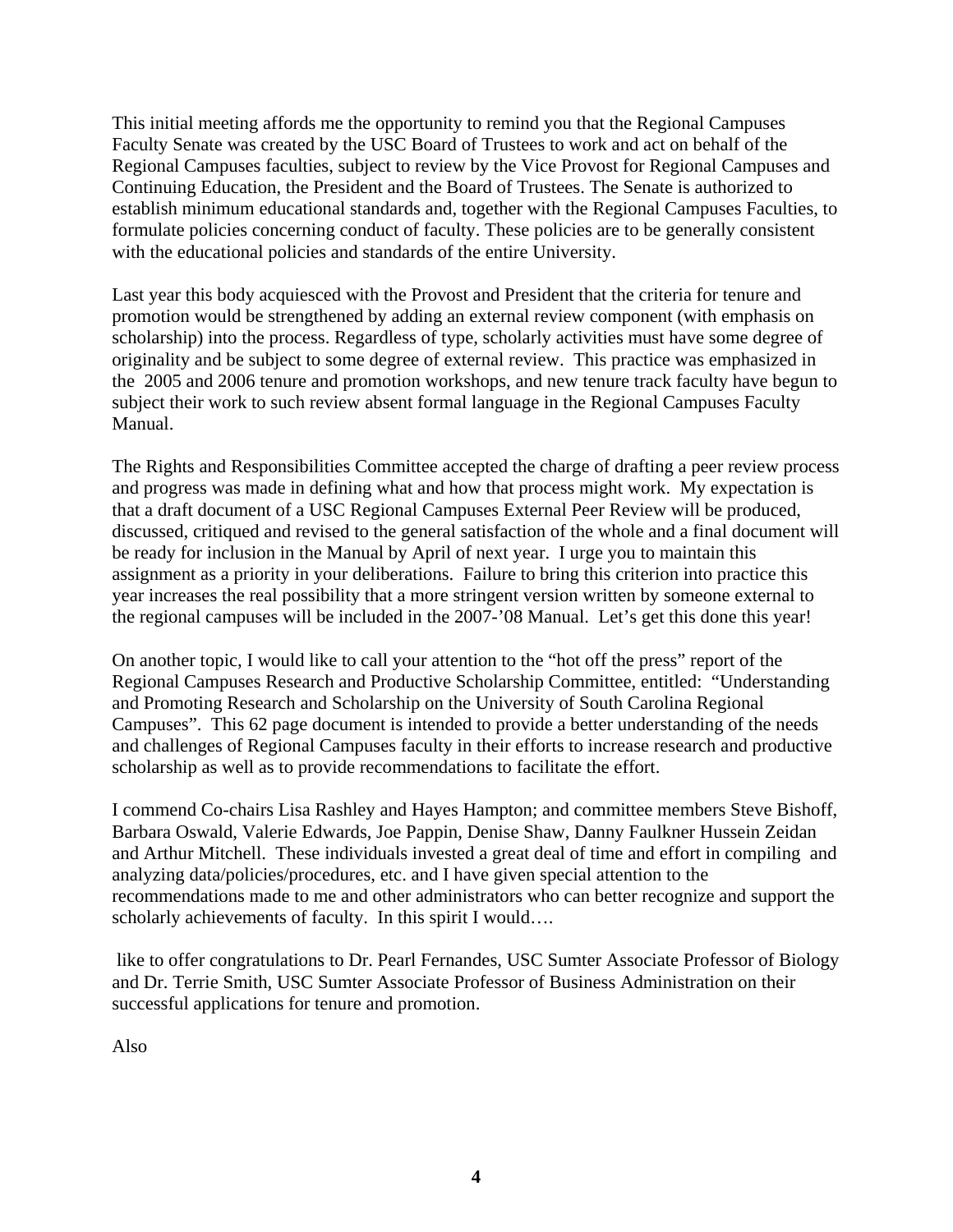Congratulations to USC Lancaster Associate Professor of Art, Fran Gardner, on several of her excellent works which were accepted into the 19<sup>th</sup> National Juried Art Exhibition presented by the South Cobb Arts Alliance in Georgia,

and

Special congratulations to USC Salkehatchie Professor of Psychology, Roberto Refinetti, on being the recipient among all non Columbia campuses of the 2006 Carolina Trustee Professorship—a high honor for Roberto and for all of our Regional Campuses.

I am sure there are many other honors and awards earned by faculty, staff and administrators that I may not be aware of, and I thank those of you who, through your deans and information officers, provide my office with announcements.

• Vice Provost Plyler then asked if there were any questions.

Professor Castleberry asked if Dr. Plyler could talk about the committee formerly known as the Palmetto College Implementation Committee.

Dr. Plyler responded that Palmetto College is now known as Palmetto Programs. A huge amount of work will be coming with the administration of the degree, changing curriculum, gaining course approvals. The committee developed the curriculum and they will now have to administer the degree. The committee may be renamed, but whatever name the form the committee takes, the work needs to start now, i.e. with admissions, appeals, degree applications, and everything associated with degree programs.

Professor Castleberry then asked about the BLS degree and whether the approval of the degree included wording that the degree would be offered to regional campus students.

Dr. Plyler responded that the degree had passed the Columbia Faculty Senate and that the degree was assigned to be administered by the Office of the Provost. He said that he sees no way to deny admission to those on the Columbia campus. He also said that a Smartroom was being prepared on the Columbia campus for giving and receiving classes. This room will be a regional campus room exclusively.

Professor Castleberry then asked if the CHE will understand that the degree will be for regional campus students. Dr. Plyler responded that they did, and that they also want it available to technical college students after they have completed their associate's degree.

# *B. Associate Vice Provost, Carolyn A. West*

# **Understanding and Promoting Research and Scholarship Report**

Please take time to thank Dr. Lisa Rashley and Dr. Hayes Hampton for the time and effort they contributed as co-chairs of the Regional Campuses Research and Productive Scholarship Committee. The report which took two years to produce is an analysis of the current practices and potential needs necessary to move Regional Campuses research efforts to a higher standard.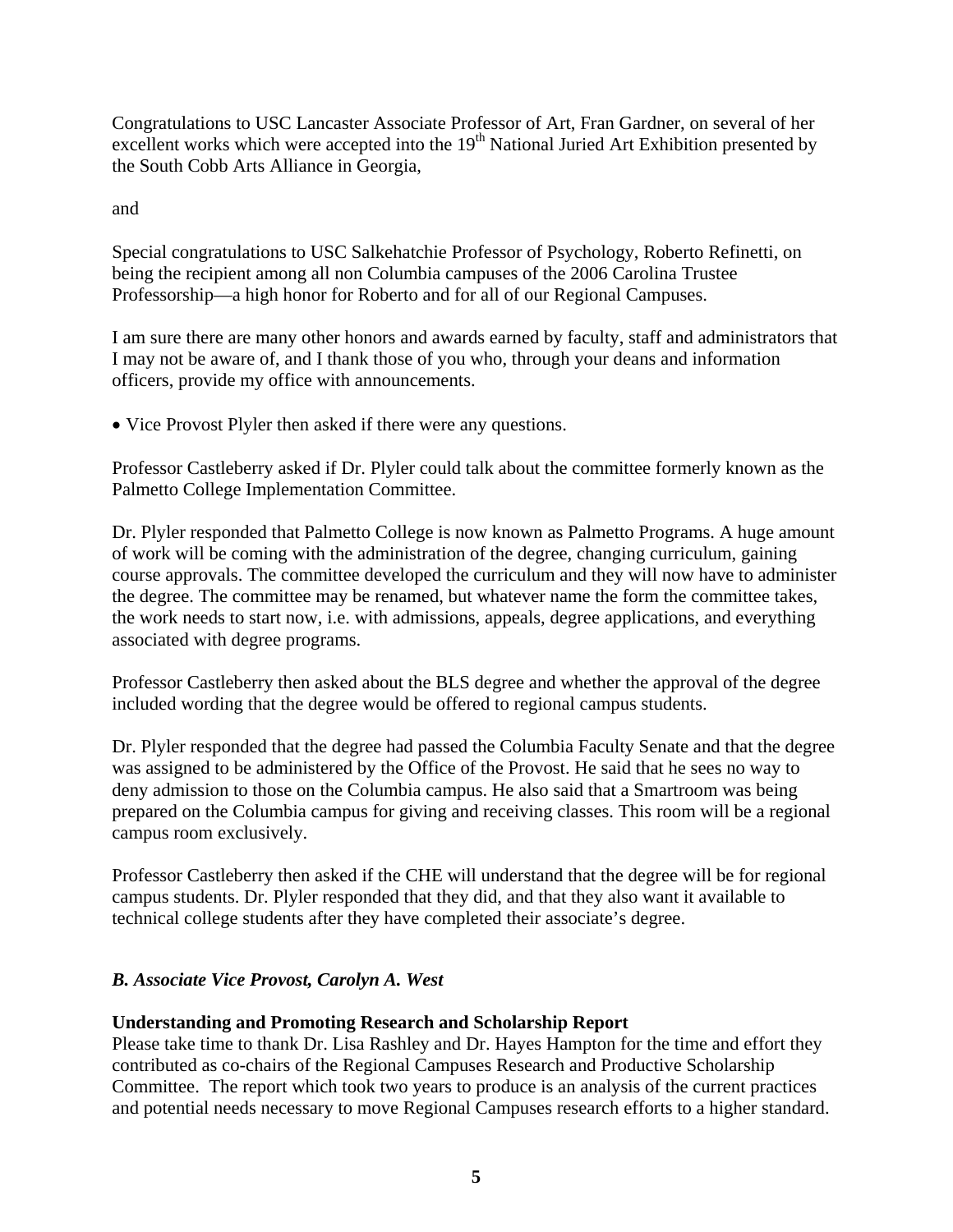I want to thank Dr. Rashley, Dr. Hampton and members of the committee who sacrificed and saw this project through to completion. Your contribution to the senate is extraordinary.

## **Palmetto Courses**

We have completed the training of nine new faculty for participation in teaching courses by twoway video. Fall courses have enrollments of 42 students which is a slight decrease from last year. There are a total of eight students enrolled in two English courses, 15 in a psychology course and 10 in a history course. An art course was offered but no students signed up for that course.

# **STEM Grant**

Loren Knapp and Timothy Mousseau are currently writing a STEM grant targeted at improving the retention and success of STEM students. The bulk of the proposal will revolve around summer institutes and new courses on the Columbia campus, and research experiences aimed at participants in the proposed SC STEPs to STEM program. These would include opportunities for faculty and students at regional campuses. If you have an interest in being included please call Loren Knapp or me. The deadline for submission is less than a month away so doing tarry on this.

## **Electronic Databases**

Your librarians are considering databases to add to those to which you currently have access. If you have suggestions of databases, please communicate with your librarian as a list of suggestions will be sent to my office around the first week in October.

# **Palmetto College Implementation Committee**

The Implementation Committee has not met since last October due to their waiting for the outcome of the several initiatives relative to the future of Palmetto offerings. It is now time for us to reconvene and begin making decisions based on the anticipated approval of the BLS degree in the spring. It is possible that the PCIC, which was a vehicle for communication with the campuses concerning Palmetto College matters, will change in membership and name. Those members who wish to continue as part of the committee please let me know. We will be studying mechanisms assigned to units that have responsibility for degree programs i.e. admissions, tracking progress of degree candidates, graduation certification and awarding of degrees.

## **Report on Tenure and Promotion Process**

Each year a report is generated by the Office of the Vice Provost and Executive Dean for Regional Campuses and Continuing Education which includes the recommendations of each level of review from unit (campus) reviewers up through the Board of Trustees. The report is to be as complete as possible while protecting the confidentiality of each candidate. The faculty manual requires that this report be presented at the first fall meeting of the Regional Campuses Faculty Senate. The report appears below.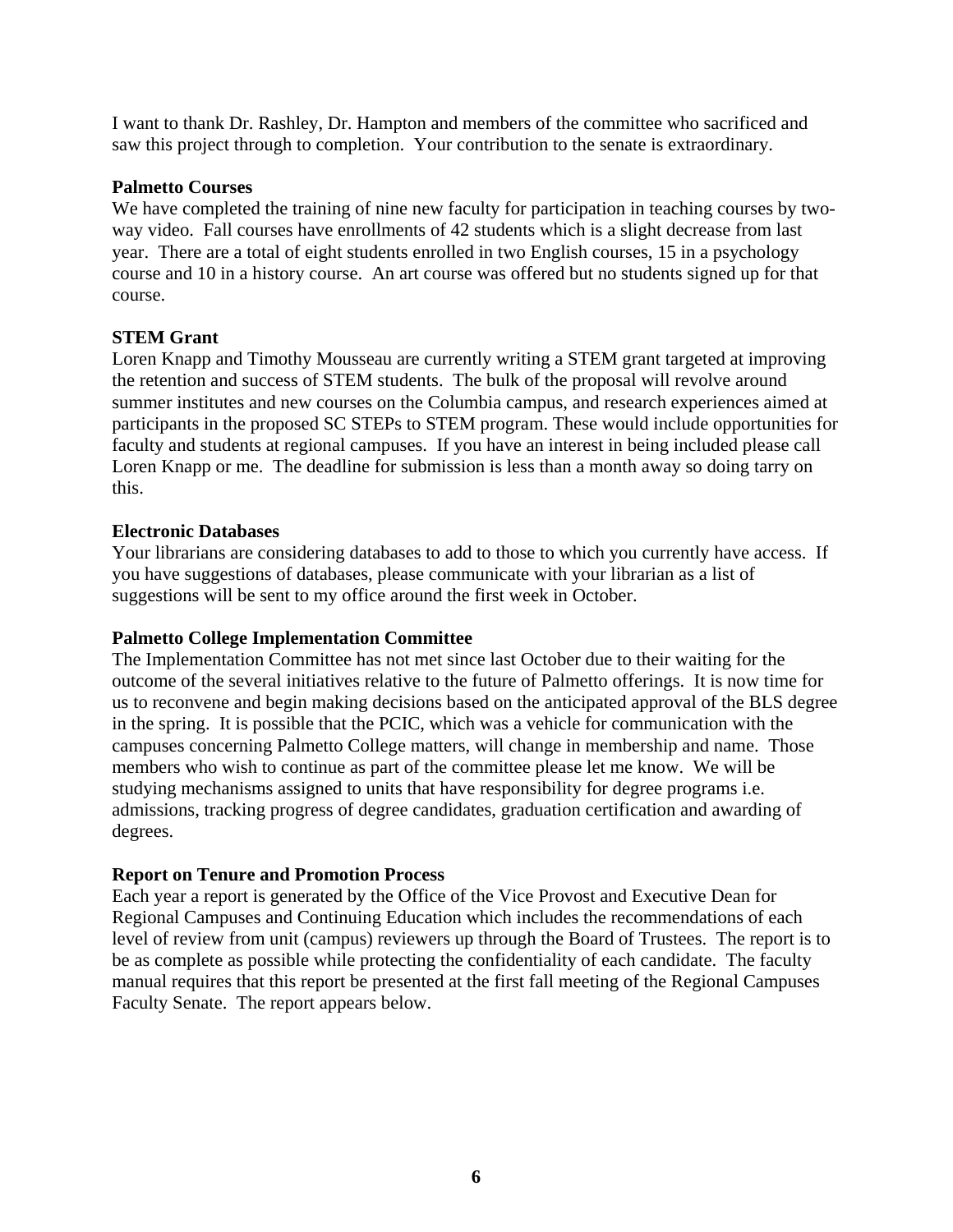| Campus Comm. |     | <b>Academic Dean</b> |            | <b>Campus Dean</b> |     | <b>RCTP Comm.</b> |     | <b>Vice Provost</b> |     | <b>President</b> |     |
|--------------|-----|----------------------|------------|--------------------|-----|-------------------|-----|---------------------|-----|------------------|-----|
|              |     |                      |            |                    | m   | D                 | m   |                     | m   |                  | m   |
| Yes          | Yes | Yes                  | Yes        | Yes                | Yes | Yes               | Yes | Yes                 | Yes | Yes              | Yes |
| Yes          | Yes | Yes                  | <b>Yes</b> | Yes                | Yes | Yes               | Yes | <b>Yes</b>          | Yes | Yes              | Yes |

**Assistant Professor to Associate Professor** 

## *C. Regional Campus Deans*

#### *USC Lancaster, John Catalano*

### **STUDENTS**

We had our annual Back to School Blast Wednesday and it went well. Fall applications and enrollment numbers are up. Look for our new men's golf team this fall and our new women's tennis team next fall. New degree delivery agreements will soon be finalized with Upstate and Columbia that will allow USCL students to earn bachelors degrees in Early and Elementary Education as well as nursing without leaving the campus.

### **FACULTY**

The following professors joined the faculty as Assistant Professors in the tenure track this fall:

Mark Coe (PhD, Clinical Psychology, DePaul University),

Terry Polenski (PhD, Developmental Psychology, U of Pitt),

Annette Golonka Praay (PhD, Biology, Duke University),

And Shemsi Alhaddad (PhD, Mathematics, North Texas U).

Bettie Johnson (PhD, Chemistry, Georgia Tech University) went from instructor status to Assistant Professor in the tenure track. New visiting faculty positions have been awarded in archaeology (Professor Chris Judge), history (Dr. Mike Reynolds), and philosophy (Dr. Jeff Turner). Stan Emanuel (formerly city executive of the First Palmetto Bank of Lancaster) has joined the faculty this fall as a fulltime finance instructor. We expect to have several additional searches in the coming year and we are working with the Faculty Hiring Priorities Committee.

Dr. John Griffin's new book, *Abraham Lincoln's Execution* (Pelican, 2006) is doing well. Dr. Walt Collins' book on post-colonial African authors has just been published. Dr. Cox spent most of May finishing the final rewrite of his book dealing with 1963. It is to be published by USC Press.

## **FINANCES**

Parity remains an issue. Three separate provisos in the state budget added \$950,000 (divided among deferred maintenance, parity, and paving) to our budget this year. Note that all three provisos are one-time money. We have a new business manager in place since June 19, 2006. Paul Johnson, from the Department of Revenue of the State of Kentucky now occupies that post. Paul is a CPA who will also served as Director of Planning. He is a great addition. The bookstore and campus shop operations were outsourced in mid-May to the Nebraska Book Company, the company that operates the SC Bookstore in Columbia.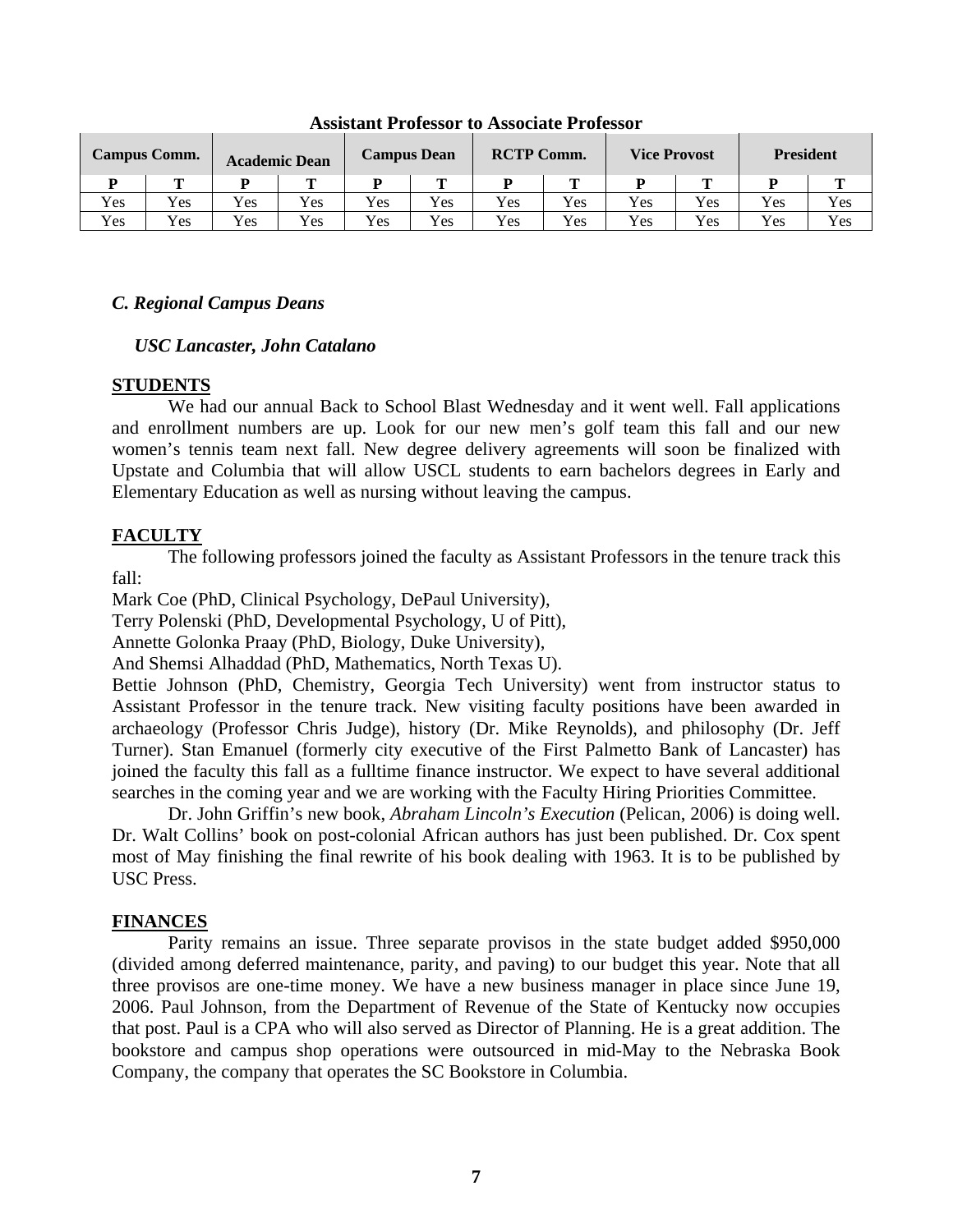## **FACILITIES**

There are several facilities projects that are in progress this year. Here is a quick rundown:

Bookstore renovation (\$125,000) – Entirely funded by the NBC as part of an outsourcing contract.

Bradley Roofing Repairs (\$340,000) - Entirely funded by the general contractor after extensive mediation.

Bradley Interior Repairs  $($  > \$1,000,000) – Same funding source.

Richards Tennis Complex (\$475,000) - \$350,000 grants and gifts, \$100,000 General Assembly Proviso, \$25,000 USCL R account.

Hubbard Hall HVAC (\$950,000) – Three separate General Assembly deferred maintenance appropriations

Gregory H&WC Locker room Remodeling (\$120,000) – USCL Renovation Fee Reserve

CRDC Older parking lot upgrades (\$22,000) – USCL Parking and Security Fund

Bundy Auditorium upgrades (\$125,000) – Gifts, grants, and the EF of USCL

So the total dollar amount of ongoing projects is approximately \$3,000,000 with only \$167,000 of USCL money used (approximately 5% of the total).

## **COMMUNITY**

The Performing Arts Series opens this month in the Bundy Auditorium. Dr. Stephen Criswell did a great job of coordinating our first Native American Indian Studies Week in April, and has also made arrangements for the Catawba Festival to be held on campus next year for the first time.

## *USC Salkehatchie, Ann Carmichael*

At the 2006 commencement 79 associate degrees and 4 baccalaureate degrees were conferred. William E. Myrick, Jr., who has served on the Western Carolina Higher Education Commission for forty years, was honored with the Friend of the Campus award for his many years of dedication and service to USC Salkehatchie.

On May 8 The Salkehatchie Leadership Institute honored 59 county leadership graduates and 37 Southern Carolina Leadership, Lowcountry Leadership, and Salkehatchie Leadership graduates. Additionally, 81 high school students completed the Junior Leadership course. The Honorable Hugh Weathers, South Carolina Commissioner of Agriculture, was the keynote speaker.

Dr. William A. Sandifer has accepted the position of Human Resources Director at USC Salkehatchie. Andy brings 34 years experience in the education field which include classroom teacher, school principal, and for the last seven years superintendent in one of the Barnwell County school systems.

The Salkehatchie Arts Center, located in Allendale, held a ribbon-cutting ceremony on Saturday, August 19. The center, which is funded by a grant from the US Department of Agriculture Rural Development, serves as a retail outlet for the diverse works created by artisans in USC Salkehatchie's five-county service area. To date, fifty artisans have participated.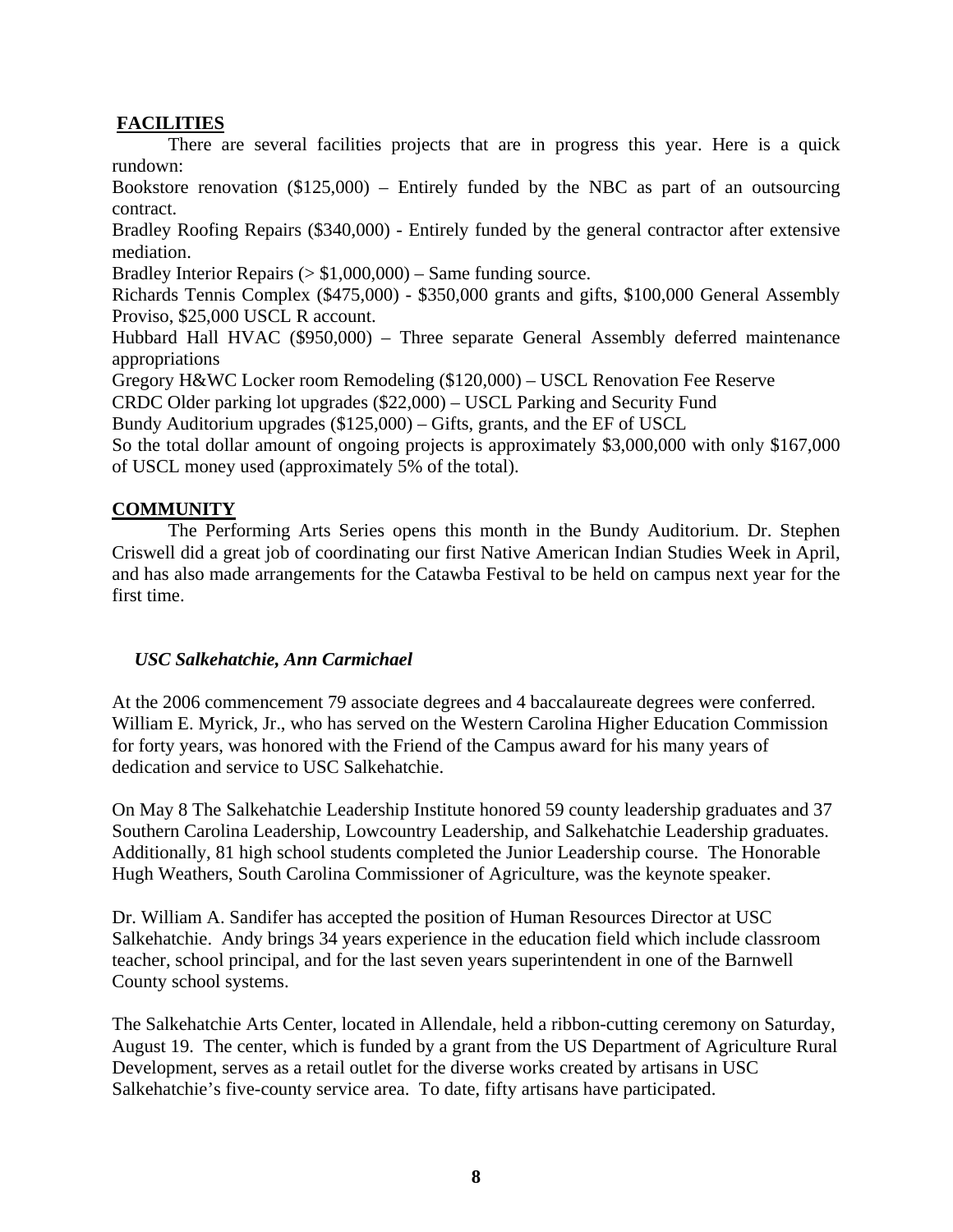Convocation was held on August 23. Curtis Wilson, morning anchor for WLTX-TV in Columbia was convocation speaker, and Dr. Chris Plyler gave the welcome on behalf of the USC Columbia administration. Following convocation and lunch, the Salkehatchie Athletic Department provided water games and activities (including a giant inflatable water slide) to give the students an opportunity to mix and mingle.

Beginning this fall, the USC Bachelor of Science in Nursing program is now available on the USC Salkehatchie campus, thanks to a grant from The Duke Endowment through Allendale County Hospital. To date, 59 students have registered as pre-nursing students.

USC Salkehatchie will host its 24<sup>th</sup> Annual Dove Shoot on November 20, 2006. Hunters will gather at Farmers Grain in Ulmer at 11:30. The USC Salkehatchie Athletic Department will provide lunch as a fundraiser for athletics.

We welcome three new full-time faculty members to campus this fall:

Dr. Eran Kilpatrick, Biology, who completed PhD work at Clemson University

Dr. Sarah Miller, History, who completed PhD work at University of Toledo, Ohio

 Dr. Martha McKevlin, Biology, who completed PhD work at University of Washington, Washington State.

Based on preliminary figures fall enrollment is looking encouraging. The most recent enrollment figures indicate significant increase in student headcount and FTE over the Fall 2005. The increase is partially attributed to new athletic programs, with 92 athletes on campus this term.

# *USC Sumter, Leslie Carpenter*

Since my last report to the Regional Campuses Faculty Senate on April 7, 2006, there have been a number of notable events and activities at USC Sumter.

**Faculty Senators**: Since this is the first meeting of the academic year for the Regional Campuses Faculty Senate, I am pleased to recognize each of the following Senators from USC Sumter: Dr. Jean-Luc Grosso, Dr. Steve Bishoff, Dr. Mike Bacon, Dr. Nancy Macdonald, Dr. Robert Castleberry, Dr. Rebecca Hillman, and Mr. Steve Anderson. Serving as Alternates this year are Dr. Rigo Florez and Dr. Mary Ellen Bellanca. As Chair of the Senate's Rights and Responsibilities Committee, I note that Dr. Bishoff serves on the Executive Committee of the Senate. As the elected Secretary of the Senate, Dr. Terrie Smith also serves on the Executive Committee.

**Human Resources**: At the June meeting of the Board of Trustees, we were very pleased that Dr. Terrie Smith and Dr. Pearl Fernandes were granted tenure and promoted to the rank of Associate Professor. Due to a significant number of announced retirements, USC Sumter had searches underway throughout the spring and summer. We are pleased to welcome the following six new faculty: Dr. Jeff Steinmetz, Assistant Professor of Biology; Dr. Hennie van Bulck, Assistant Professor of Business Administration; Mr. Stephen Castleberry, Instructor of English; Mr. Blaine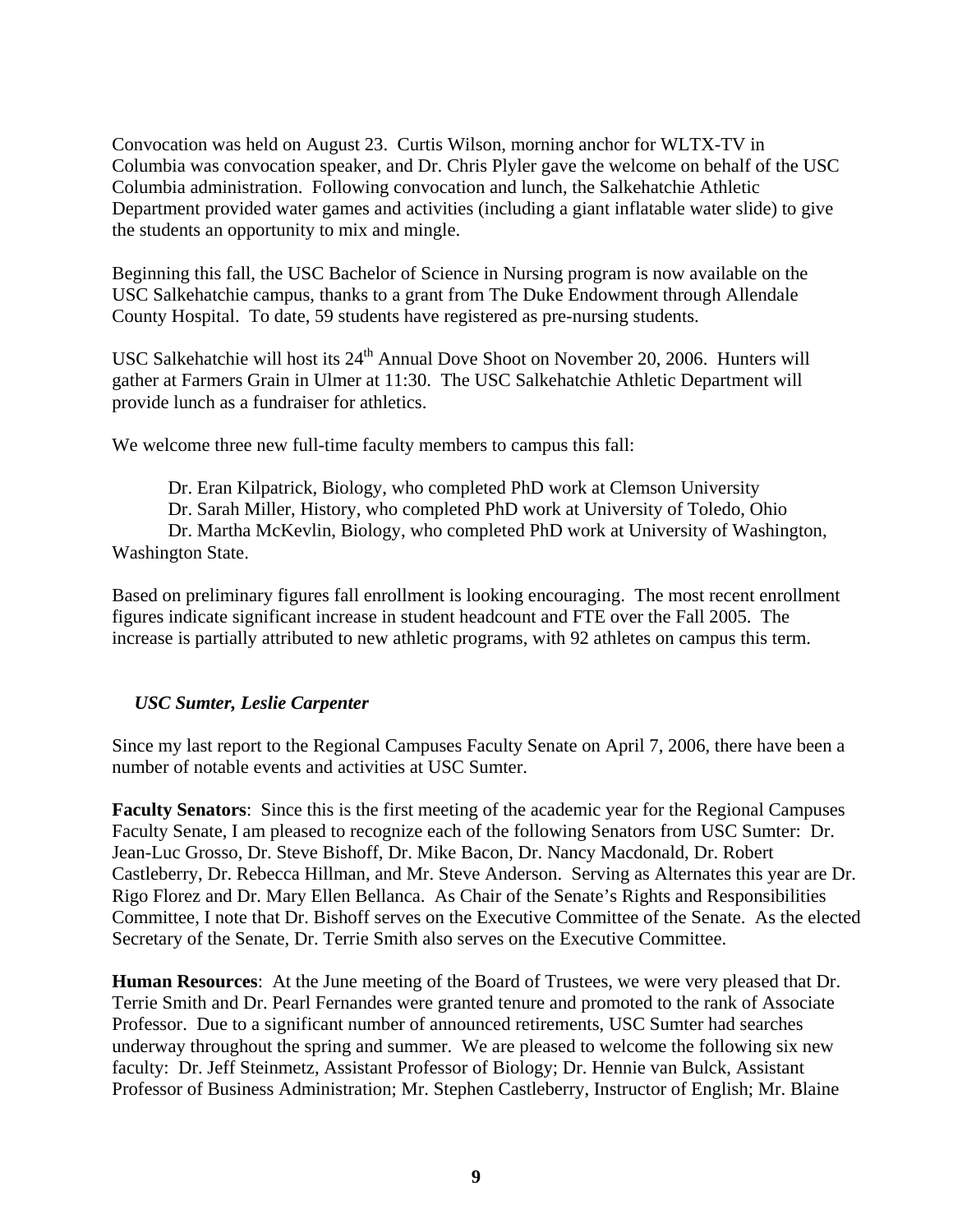DeSilva, Instructor of Sociology; Mr. Joe Delfin, Instructor of Speech Communications; and Ms. Sherry Grosso, Instructor of Economics. New staff members include: Director of Alumni Relations Ms. Ashley Sease; Head Librarian Ms. Sharon Chapman; Library Manager I Ms. Connie Pender; and Director of Marketing and Public Relations Ms. Misty Hatfield. Since the inception of the TERI program, 25 USC Sumter employees have opted into the program. Of those 25, fifteen have already retired, two are scheduled to retire in FY 07, two in FY 08, four in FY 09, one in FY 10, and one in FY 11.

**Enrollments**: Preliminary enrollment figures, following batch cancellation for non-payment of fees, at USC Sumter for the 2006 Fall Semester indicate a 5.66% headcount enrollment increase compared to last year, as well as a 0.19% FTE enrollment increase compared to last year. USC Sumter faculty and staff continue to work hard on initiatives intended to continue improvements in recruitment and retention of students.

**Students**: A new slate of Student Government Association officers took office with the start of the Fall Semester.

**Facilities and Programs**: During the month of September, all faculty, staff, students, and alumni are engaged in discussion of a proposal to re-institute Intercollegiate Athletics at USC Sumter. Intercollegiate Athletics were very much in evidence until the mid-1970's, when they were discontinued. The proposal has generated much interest, and it is anticipated that a decision will be made before the conclusion of the current Fall Semester. In the Schwartz Building, a second compressed video classroom was recently furnished and brought on line in anticipation of significant increases in the number of distance education courses originated and received at USC Sumter. Also, after an absence of several years, USC Sumter has re-opened its Food Court in the Student Union Building, offering students, staff, and faculty a variety of menu items for both breakfast and lunch. And, on September 7, just yesterday, the State Commission on Higher Education formally approved the prioritized list of capital building projects for all 33 public colleges and universities in South Carolina. USC Sumter's Instructional Laboratories Building is ranked #4 on that list should the General Assembly pass a capital bond bill during their upcoming 2007 session.

## *USC Union, Jim Edwards*

USC Union's 40<sup>th</sup> Anniversary Celebration

USC Union will celebrate its  $40<sup>th</sup>$  year on Friday, September 22. The program will begin at 2:00 p.m. with a celebration reception following in the Main Building of our campus.

#### USC Union's New Library Staff

 Mr. Bill Fetty has joined USC Union as the head librarian. He comes to campus after six years on the staff of Thomas Cooper Library in Columbia. His MLIS is from USC and has five years at USC Caroliniana Library.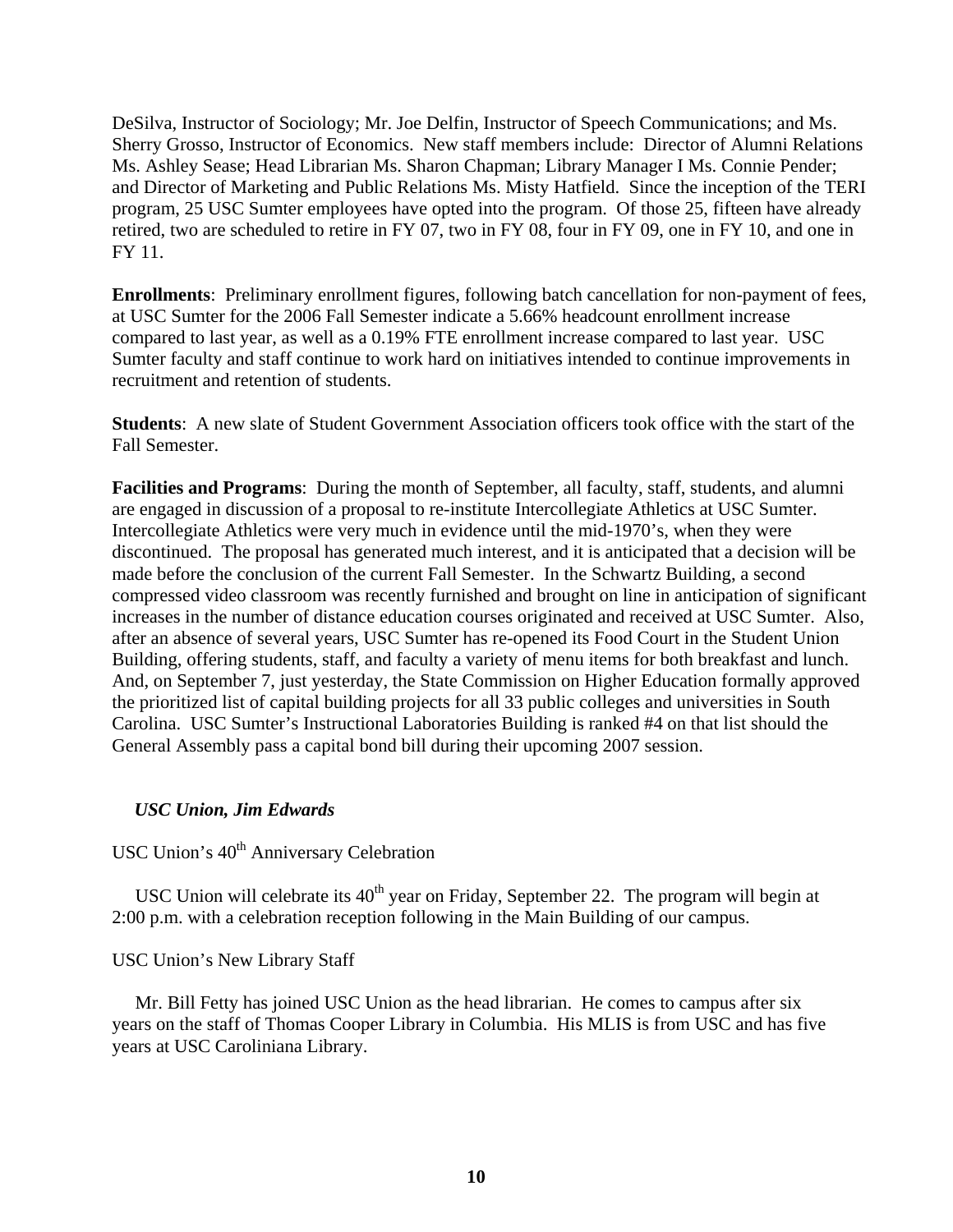Mrs. Sharon Rupp has accepted a position as the assistant librarian. She retired from the Union County Carnegie Library. She holds a MLIS from USC.

#### Uniquely Union Festival

 The City of Union will celebrate the annual Uniquely Union Festival on the USC Union campus on Friday and Saturday, September 15 and 16. The festival will include a juried art show, a concert, a Kansas City Society sanctioned BBQ competition and family activities. Fall 2006 Enrollment Increase

 USC Union experienced a Fall 2006 increase in head count enrollment of 13.5% and an increase in FTE of 9.64%.

### New Initiatives

 Dr. Hugh Rowland, USC Union's current Academic Dean and dean designate for next year, has initiated several projects which will make our campus more responsive to our community's needs.

These include the following:

- developed a task force with the mayor of the City of Union and the Union County supervisor to plan a robotics program to serve the needs of a new industry which is moving to Union County. This is a joint effort with Spartanburg Community College.
- created an ad hoc faculty committee to compare and assess students' writing skills.
- created an ad hoc committee to study and recommend improvements in classroom technology
- created a Staff Excellence Award
- created a Student Leadership Advisory Committee to develop stronger student leadership skills and promote student participation in campus organizations
- created a joint task force with Union County high schools to study the feasibility of developing an "Honors Academy" for the concurrent program

#### Palmetto Programs

 In anticipation of the growth in Palmetto Programs and other interactive television courses, we have created a position of coordinator to develop policies and procedures to administer programs in the "smart classroom."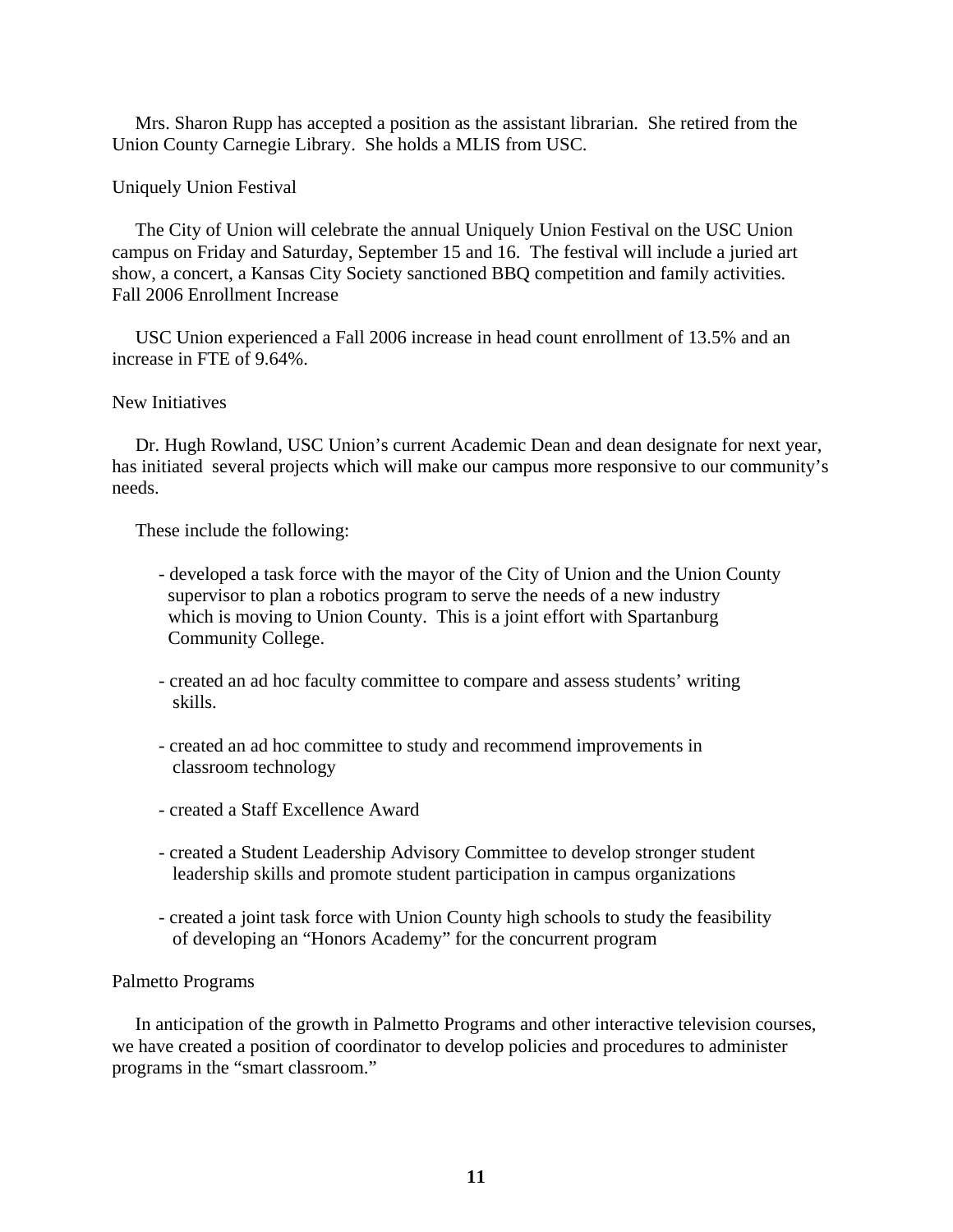## *D. Assistant Vice Provost for Continuing Education, Sally Boyd*

We're happy to begin the fall semester with two new faculty members: Dr. Janet Hudson is an assistant professor of history, and Orren Mckay is an instructor of computer science. We also welcome Dr. Becky Lewis back from her Fulbright, which took her to Imman, Jordan last year.

With Harriett Hurt and Bob Hungerford I continue to enjoy working with BAIS. As you know, we anticipate a Bachelor of Arts in Liberal Studies, designed specifically for our regional campuses students, to be in place we hope by fall 2007. Simultaneously, the current BATS will be phased out and replaced by a Bachelor of Professional Studies that will utilize courses offered by the college of Hospitality, Retail and Sport Management and will be feasible for Columbia campus students only. At the moment we have a commitment that regional campuses students will be accepted into the BATS through November 30, for admission effective spring 2007. I am requesting—but have not yet gotten a commitment—that students who wish to be admitted to BATS for summer 2007 be allowed to apply through April 30 of next spring. We do not foresee anyone being admitted to BATS after summer 2007. Please be sure your advisors and your students know that once students are admitted to BATS, we are committed to serving them through completion of the degree, of course within the timeframe specified in the *Undergraduate Bulletin.* 

Our newly instituted program to give promising adult students a second chance, ASAP or Adult Student Advancement Program, has seen the completion of its first full year. Designed for those "older but wiser now," the program allows carefully selected adult students with poor past academic records an opportunity to demonstrate, in their more mature years, their capability for successful academic performance. Last year the program served a dozen students, with a success rate of 91.6%. Of those twelve students, eleven performed at a level that allows them to continue at the University. Four have attained the GPA to be admitted to degree programs. Four new students have joined the ASAP cadre this fall. We are very pleased that we have been able to institute a means through which deserving adult students are given a second chance, and we take pride in the evidence that the selection process in place is appropriately yielding students who, given this chance, will succeed.

Congratulations to Dr. Barbara Oswald, who is sponsoring a student who has been designated a Magellan Scholar. This award is made for undergraduate research.

## **IV. Reports from Standing Committees**

## *A. Rights and Responsibilities, Professor Steve Bishoff*

• The committee chair discussed the charge received from the Executive Committee to establish a policy for external reviewers. The committee hopes to have a draft of a policy by the end of the next Senate meeting and bring it to the floor in February when it will be ruled substantive.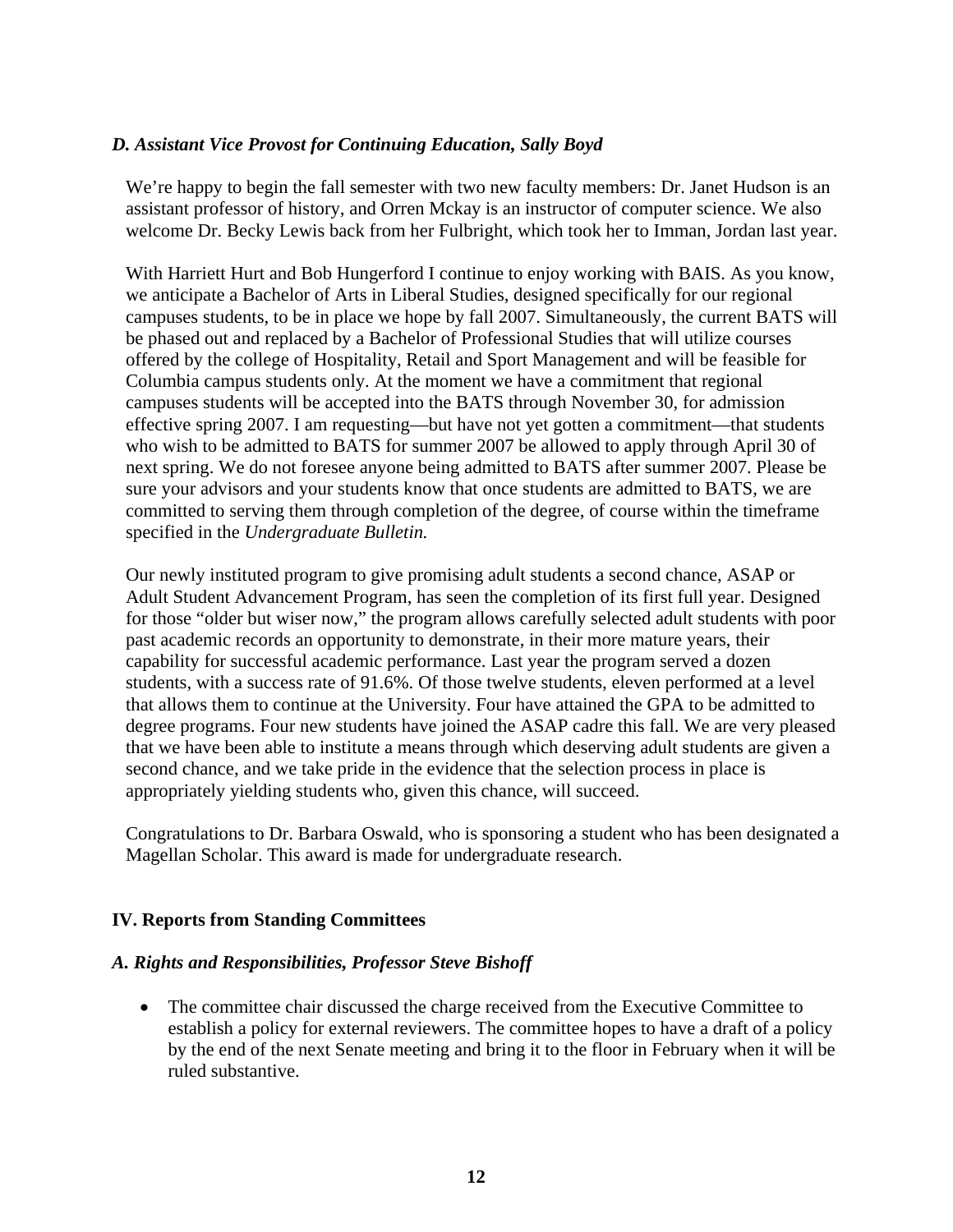• Associate Vice Provost West asked if it was possible to have the policy ready to go to the Board of Trustees in April. Vice Provost Plyler said that the Board would vote in July.

## *B. Welfare, Professor Walt Collins*

The committee discussed and accepted the charges received from the Executive Committee:

- To organize the Tenure and Promotion Workshop in May 2007, with a tentative date of May 8
- To conduct a new faculty satisfaction survey
- To conduct the yearly faculty salary survey, which will also look at adjunct pay, summer pay, and overload pay across the campuses

## *C. System Affairs, Professor Mary Hjelm*

• The committee chair discussed the charge received from the Executive Committee regarding Palmetto Programs. She said that the committee discussed three questions regarding: the Palmetto Programs Implementation Committee; the status of the BAIS degree; and governance issues for the degree. She said that the committee's questions had been answered by Dr. Plyler, but that the committee will pursue answers in written format.

### **V. Executive Committee, Professor Terrie Smith**

• Executive Committee met on August 18, 2006 in Columbia. The committee discussed the charges for the Standing Committees for the upcoming 2006- 2007 academic year. The charges were given to the committee chairs. The charges are:

System Affairs

• to determine what the regional campuses need to know in order to administer Palmetto Programs

Welfare

- to conduct the yearly faculty salary survey
- to conduct a faculty satisfaction survey
- to organize and sponsor the Tenure and Promotion workshop in May

Rights and Responsibilities

- to conduct revisions of the Faculty Manual concerning tenure and promotion criteria
- to prepare on-line forms for the tenure and promotion process

• to evaluate the issue of external review criteria for the tenure and promotion process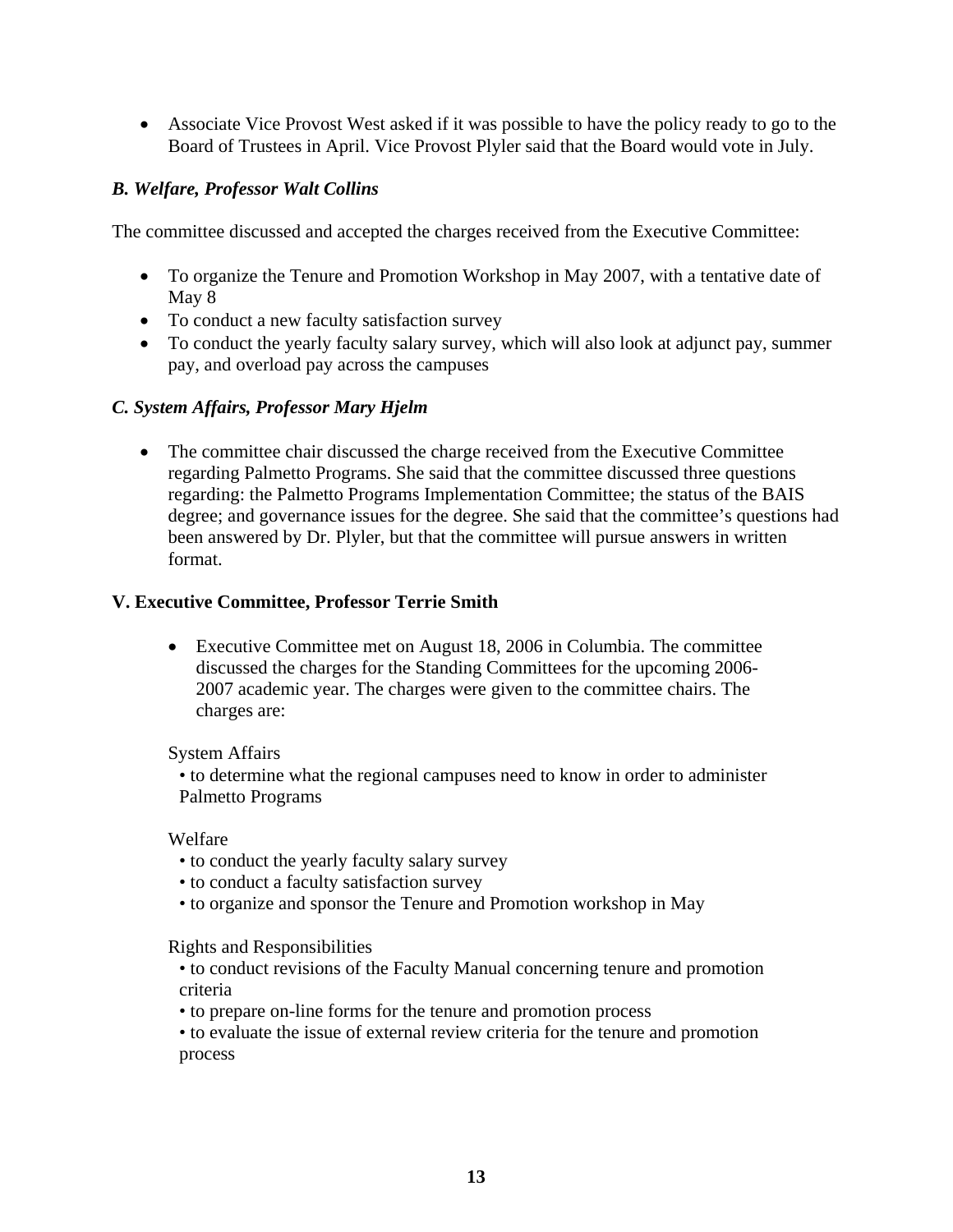• The committee also discussed questions that the Senate could ask President Sorensen during the upcoming Faculty Senate meeting. The following questions were given to the President:

1. What impact will the physical and programmatic activities of the Innovista have on the regional campuses?

2. What are your 2006-'07 expectations of faculty on the regional campuses in balancing teaching and scholarship?

3. Now that you have visited every regional campus, is there any aspect of campus or community you would like to learn more about in anticipated trips this year?

4. With increasing expectations of regional campuses' faculty, why does the large disparity continue to grow between salaries of our faculty and Columbia faculty? What impact might you have in improving salaries of faculty on the regional campuses?

5. Please address anticipated legislative issues which may impact our campuses in the next session. Is there any hint of the Governor's intentions concerning closure of campuses?

6. Where is the University in operationalizing the technology plan, and how will it impact the regional campuses?

• The dates were set for the 2006-2007 Faculty Senate meetings:

| <b>Executive Committee</b> | <b>Full Senate</b>            |
|----------------------------|-------------------------------|
| August 18, 2006            | September 8, 2006 (Columbia)  |
| November 3, 2006           | November 17, 2006 (Union)     |
| February 2, 2007           | February 16, 2007 (Columbia)  |
| March 23, 2007             | April 13, 2007 (Salkehatchie) |

# **VI. Reports from Special Committees**

# *A. Committee on Libraries, Professor Bruce Nims*

The committee has not met yet.

# *B. Committee on Curricula and Courses, Professor Robert Castleberry*

Professor Castleberry reported on the following actions by the Columbia Faculty Senate: English changed the writing concentration; the College of Education changed some minors; Film 399 was approved as an Independent Study; there were changes to the Art Education degree; there were substantial changes to the geography curriculum which were sent back to committee.

### *C. Committee on Faculty Welfare, Professor Darris Hassell*  The committee has not met yet.

*D. Faculty-Board of Trustees Liaison Committee, Professor Kate Fritz*  The committee has not met yet.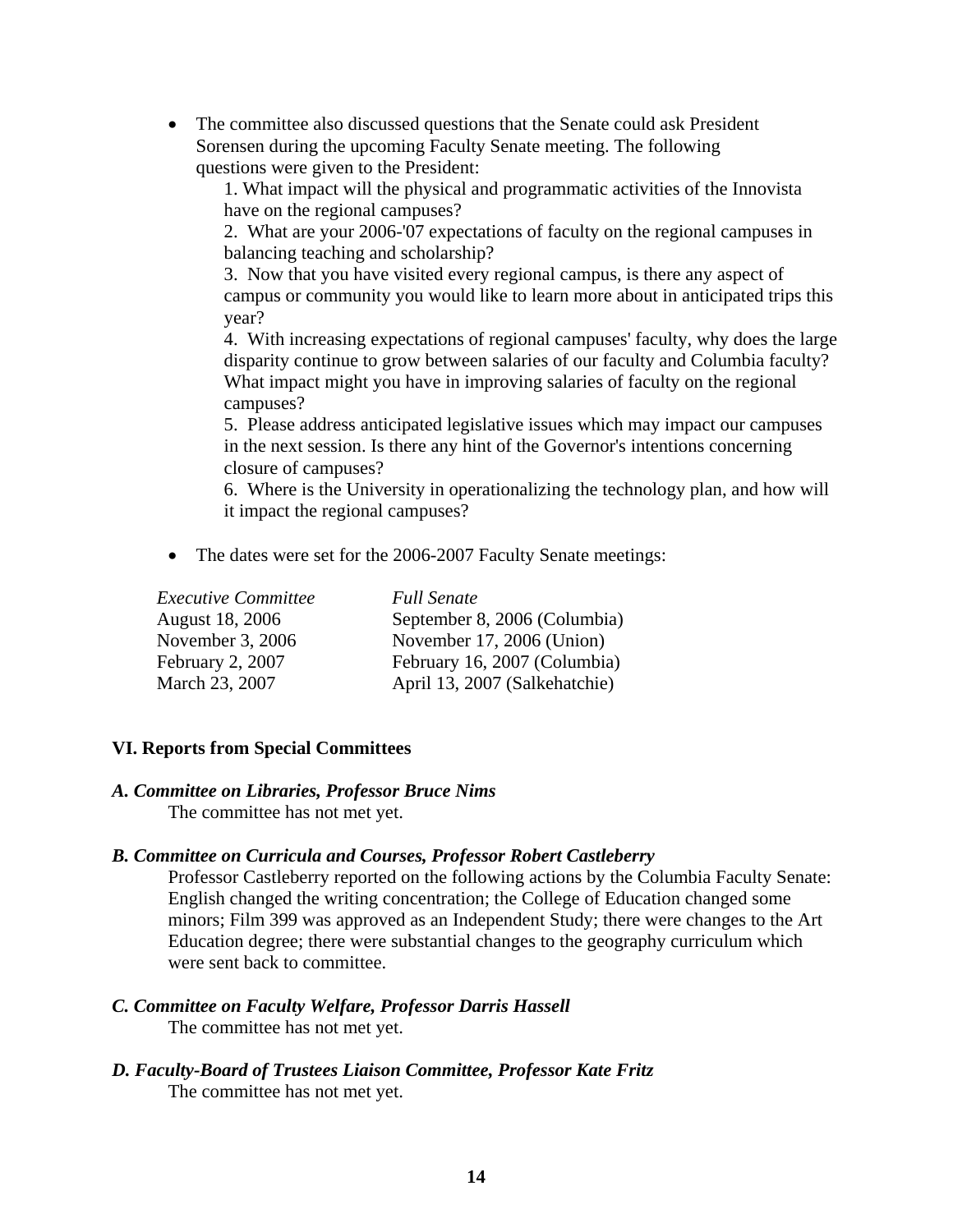# *E. Research and Productive Scholarship Committee, Professor Steve Bishoff*

The committee has not met yet.

# *F. Regional Campuses Research and Productive Scholarship Committee, Professor Lisa Rashley*

- Professors Rashley and Hayes Hampton gave a PowerPoint presentation summarizing the findings of the committee's report. The complete written report is available on the RCFS website. As background to the report, Professor Hampton said that in the Fall of 2004, an ad hoc committee began meeting to look at inequities in RPS funding and found that the funding system was biased against the regional campuses faculty. Based on the findings of the report, Vice President for Research Pastides recommended a permanent committee be formed. In the Fall of 2005, the committee was charged with determining how to better facilitate research on the regional campuses and how to support faculty in funding for the research.
- Professor Hampton then discussed the problems faculty on regional campuses face in trying to do research, including 4/4 teaching loads and the denial of faculty funding because of assumptions that the regional campus faculty couldn't do the projects described in their funding requests.
- Professor Rashley next presented the recommendations from the committee based on the report findings. These include:

 1) requesting from Vice President Pastides separate RPS funding for the regional campuses

 2) supporting the development of a research and scholarship environment, for instance with improved visibility, recognition, and rewards for research 3) improving communication among campuses

4) protecting junior faculty and fostering their scholarship

• Professor Rashley then presented three levels of recommendations for the administration:

For the Provost:

1) implement a course release program

2) restore the faculty exchange program

3) improve library resources

4) provide incentives to regional campuses administration to support research

For Vice President Pastides:

1) create regional campuses research grant awards

2) increase equipment funding

3) increase interchange between regional campuses and Columbia

4) improve local corporate contacts

5) develop a mentor/ collaborator list

For the Vice Provost and campus Deans:

1) increase support for research

2) protect junior faculty

3) develop mentoring programs

4) increase endowed chairs

5) develop methods to recognize research success